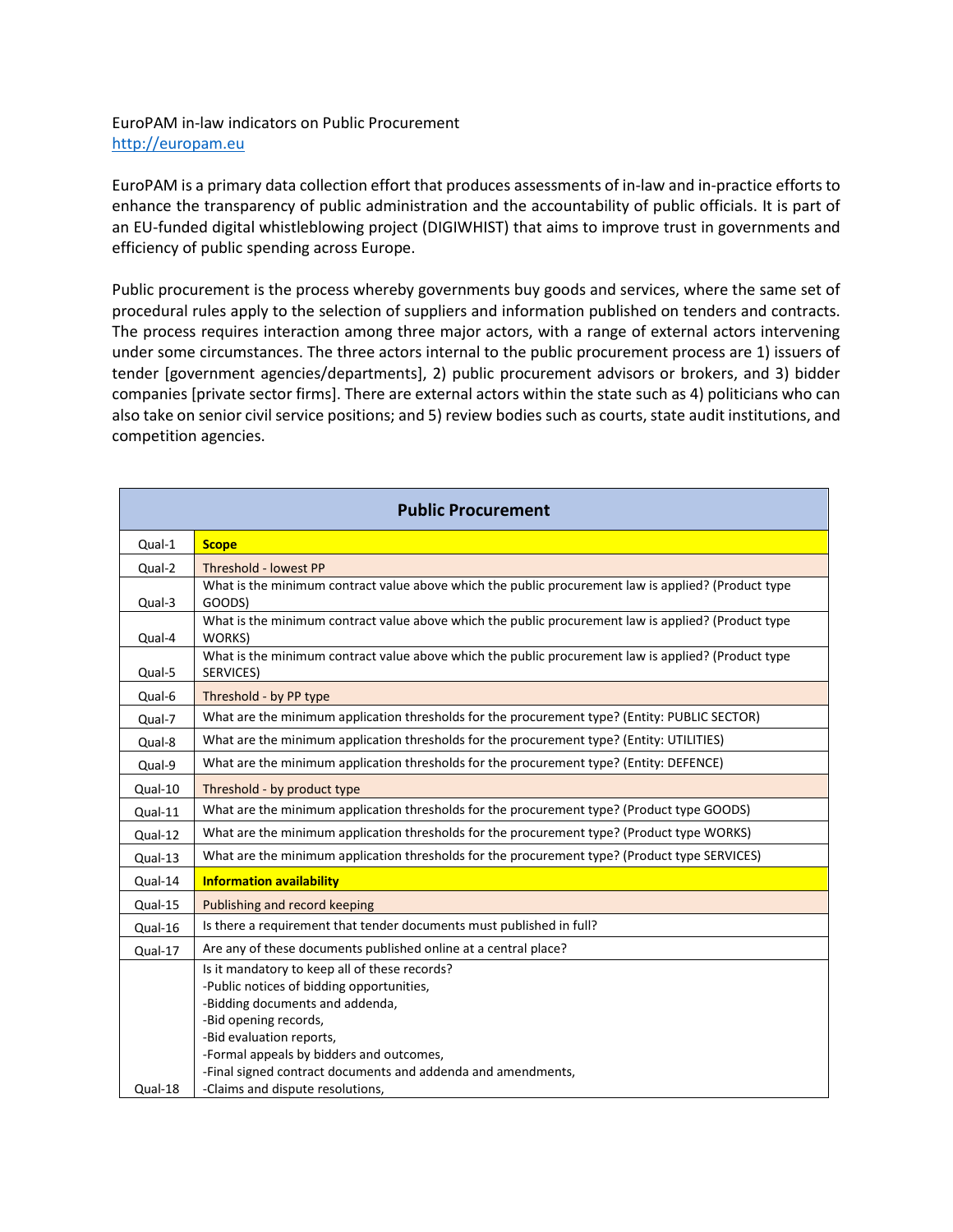|         | -Final payments,                                                                                                                                                                                        |
|---------|---------------------------------------------------------------------------------------------------------------------------------------------------------------------------------------------------------|
|         | -Disbursement data (as required by the country's financial management system)                                                                                                                           |
| Qual-19 | Are contracts awarded within a framework agreement published?                                                                                                                                           |
| Qual-20 | Sub-contracting                                                                                                                                                                                         |
| Qual-21 | Is it mandatory to publish information on subcontractors in some cases?                                                                                                                                 |
|         | If yes, what is the threshold for publication (i.e. the % of total contract value subcontracted)?<br>For example, if the threshold is 75%, and you have subcontracted out only 40% of your contract, no |
| Qual-22 | disclosure is required. Consultant will insert 75% in the short answer column.                                                                                                                          |
| Qual-23 | <b>Evaluation</b>                                                                                                                                                                                       |
| Qual-24 | <b>Preferential treatment</b>                                                                                                                                                                           |
| Qual-25 | Is there a ban on mentioning specific companies or brands in tender specification/call for tender?                                                                                                      |
| Qual-26 | Is there a preferential treatment for small-to-medium enterprises (SMEs)?                                                                                                                               |
| Qual-27 | Is there a preferential treatment for local/national companies? (companies from other EU MS are<br>considered foreign companies)                                                                        |
| Qual-28 | Is there a specific set of rules for green/sustainable procurement?                                                                                                                                     |
| Qual-29 | <b>Bid evaluation</b>                                                                                                                                                                                   |
| Qual-30 | Are there restrictions on allowable grounds for tenderer exclusion?                                                                                                                                     |
| Qual-31 | Are some bids automatically excluded? e.g., lowest/highest price; unusually low price, etc.                                                                                                             |
| Qual-32 | Is scoring criteria published?                                                                                                                                                                          |
| Qual-33 | Are decisions always made by a committee?                                                                                                                                                               |
| Qual-34 | Are there regulations on evaluation committee composition to prevent conflict of interest?                                                                                                              |
| Qual-35 | Is some part of evaluation committee mandatorily independent of contracting authority?                                                                                                                  |
| Qual-36 | Are scoring results publicly available?                                                                                                                                                                 |
| Qual-37 | Does the law specify under which conditions the tender can be cancelled?                                                                                                                                |
| Qual-38 | <b>Open competition</b>                                                                                                                                                                                 |
| Qual-39 | <b>CFT</b> publication                                                                                                                                                                                  |
| Qual-40 | Does the law specify the location for publicizing open calls for tenders?                                                                                                                               |
| Qual-41 | Does the law specify the location for publicizing restricted calls for tenders?                                                                                                                         |
| Qual-42 | Does the law specify the location for publicizing negotiated calls for tenders?                                                                                                                         |
| Qual-43 | Minimum # of bidders                                                                                                                                                                                    |
| Qual-44 | What is the minimum number of bidders for restricted procedures?                                                                                                                                        |
| Qual-45 | What is the minimum number of bidders for negotiated procedures?                                                                                                                                        |
| Qual-46 | What is the minimum number of bidders for competitive dialogue procedures?                                                                                                                              |
| Qual-47 | <b>Bidding period length</b>                                                                                                                                                                            |
| Qual-48 | What are the minimum number of days for open procedures?                                                                                                                                                |
| Qual-49 | What are the minimum number of days for restricted procedures?                                                                                                                                          |
| Qual-50 | What are the minimum number of days for competitive negotiated procedures?                                                                                                                              |
| Qual-51 | <b>Institutional arrangements</b>                                                                                                                                                                       |
| Qual-52 | Institutions and regulations                                                                                                                                                                            |
| Qual-53 | Does the law specify the main EXCEPTIONS preventing the application of the public procurement law for<br>tenders/organisations?                                                                         |
| Qual-54 | Does the law specify the main types of institutions that must apply the public procurement law?                                                                                                         |
| Qual-55 | Does the law specify the main procedure types or procurement methods permitted?                                                                                                                         |
|         |                                                                                                                                                                                                         |
| Qual-56 | Is there a procurement arbitration court dedicated to public procurement cases?                                                                                                                         |